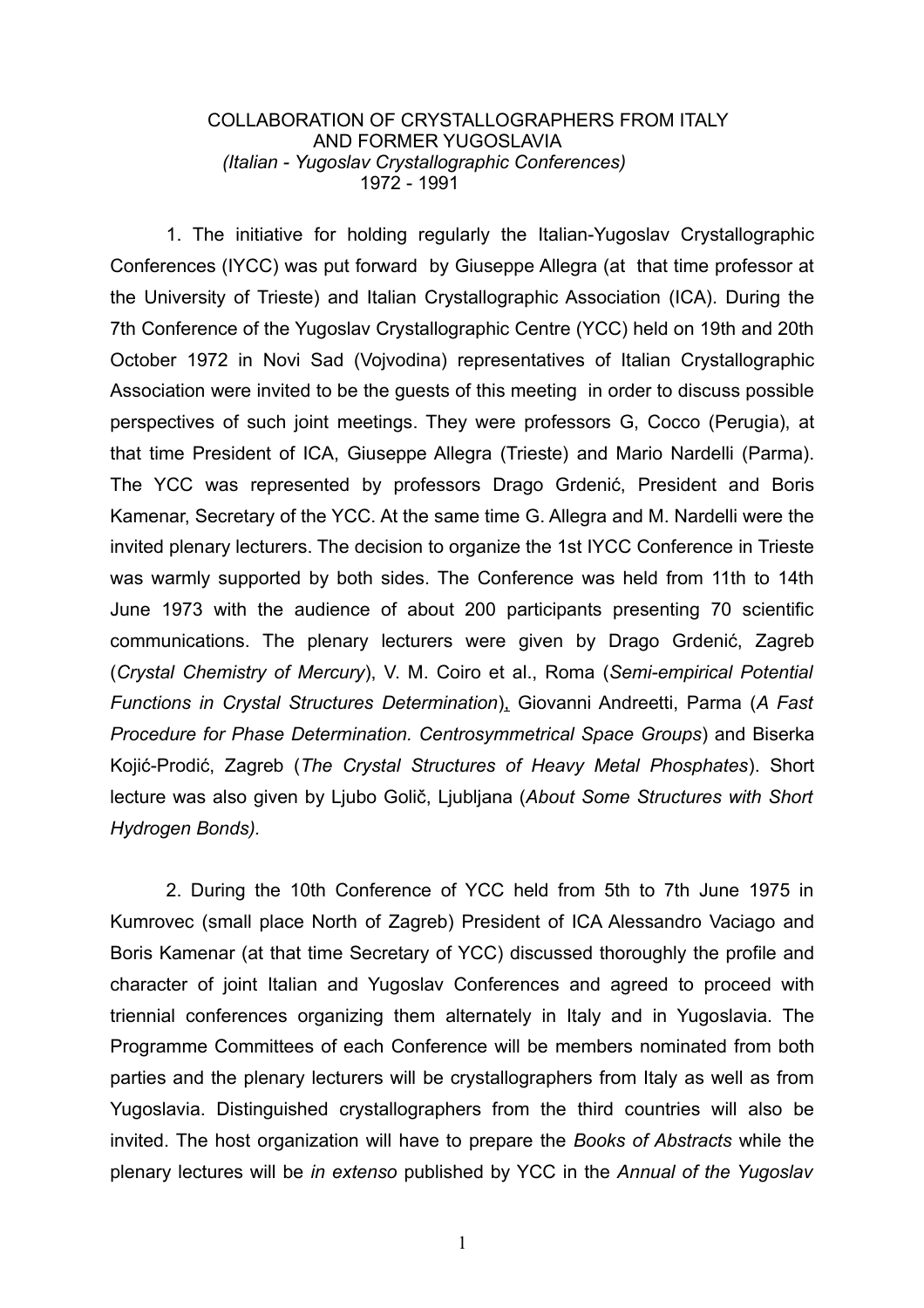*Centre of Crystallography.* The official language was decided to be English. Also, it was suggested that the conferences should include some interesting social programmes. At this occasion A. Vaciago (with Aldo Domenicano, Rome) gave a plenary lecture under the title *Molecular Geometry of Substituted Benzene Derivatives (A Critical Approach of Structural Results).* The next 2nd Yugoslav-Italian Crystallographic Conference was held in Dubrovnik from 31st May to 3rd June 1976. About 75 participants presented 70 scientific papers. Main Conference lecture was given by Nobel Laureate Dorothy C. Hodgkin, Oxford (*Growing Points and Sticking Points in X-ray Analysis)*. Other plenary lectures were given by Stefano Merlino, Pisa (*Framework Silicates*), Franc Lazarini, Ljubljana (*Structural Aspects of Bismuth Coordination Compounds*), Massimo Simonetta, Milano (*Structure and Dynamics in Molecular Crystals*) and Marija Herceg, Zagreb (*The Crystal Structures of Macrocyclic Compounds*).

3. The 3rd IYCC was held in Parma from 29th May to 1st June 1979. About 150 participants gave 60 scientific communications. All contributions were divided into six groups and presented by rapporteurs and simultaneously by the authors at the poster sessions. Six invited lectures were given by Sidney C. Abrahams, Murray Hill, N.J., USA, (*Field Induced Atomic Displacements in Crystals*), Ilija Krstanović, Beograd, (*Crystal Structure of Serpentine Minerals*), Jurij V. Brenčič, Ljubljana (*Structural Aspects of the Compounds with Quadruple Molybdenum – Molybdenum Bond*), C. Keith Prout, Oxford (*Crystallography in Pharmacological Research*), Martino Bolognesi, Pavia (*Protein Crystallography: Second Decade*) and Michele Catti, Torino (*Lattice Energy in Ionic Crystals: Calculations and crystalchemical Applications)*.

4. The 4th YICC was in Bled (Slovenia) from 31st May to 3rd June 1982. There were again about 150 participants with 71 communications (devided into six thematic groups) presented by the rapporteurs and at the poster sessions. The plenary lectures were given by Robert F. Stewart, Pittsburgh, PA, USA (*Mapping Electrostatic Potentials from Diffraction Data),* T. Neil M. Waters, Auckland, New Zealand (*Molecular Detail from Crystallographic analyses – Some Observations on Coordination Complexes of Copper*), Gastone Gilli, Ferrara (*The Role of Structural Chemistry in Molecular Pharmacology*), Boris Matković, Zagreb (*Doped Dicalcium Silicates*), Giuliano Fagherazzi , Venezia (X-*ray Methods and Investigations of Glass-*

2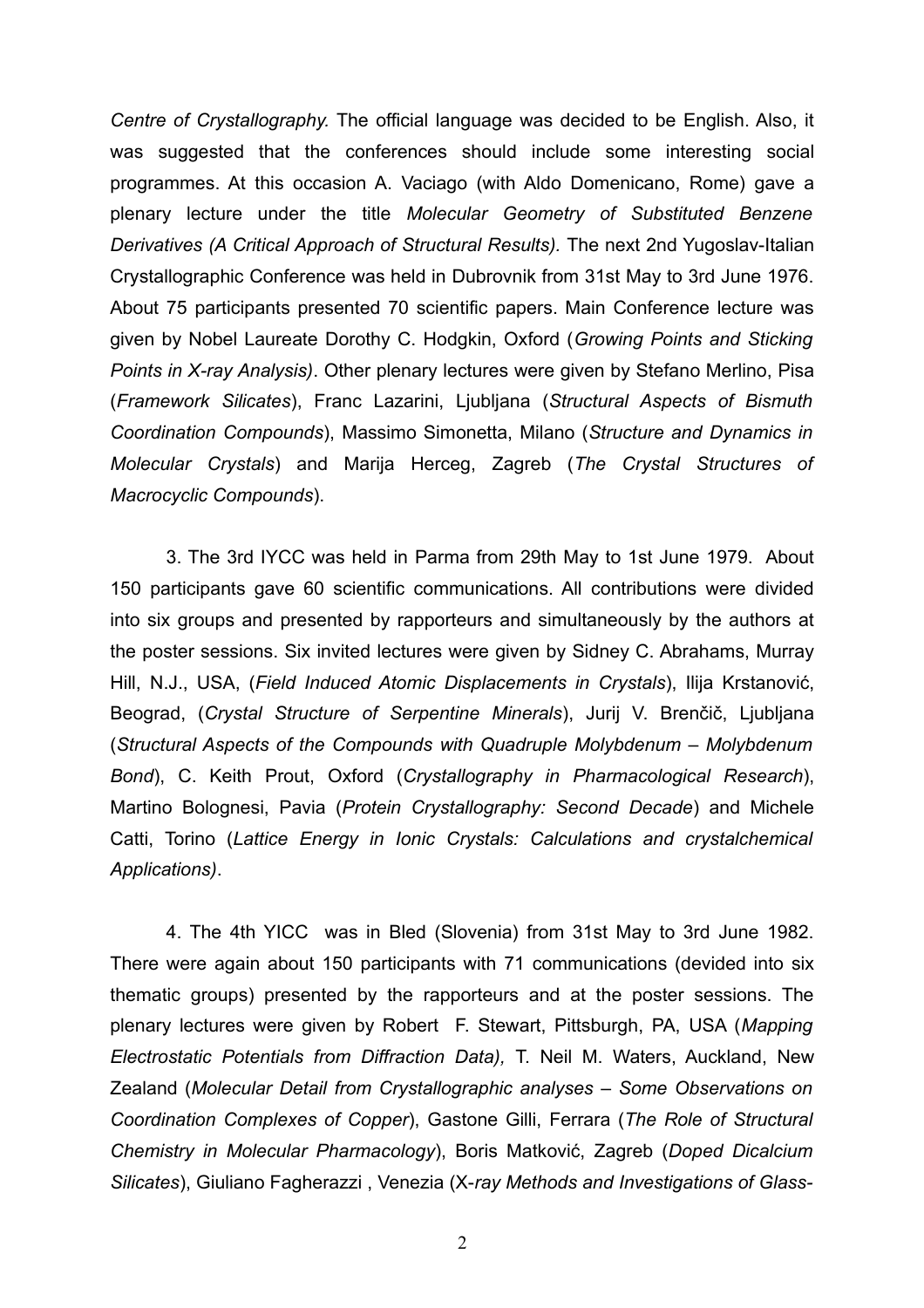*ceramic Fibers*) and Zvonimir Maksić, Zagreb (*Geometry of Molecules in the Light of Modern Quantum Chemistry*). Short lectures were also given by Werner Nowacki, Bern, Switzerland (*On the Crystal Chemistry of Natural and Synthetic Sulfosalts*), Joyce M. Waters, Auckland, New Zealand (*Structural Chemistry of Osmium Carbyne and Related Complexes*) and by A. Santoro, Washington, DC, USA (*New Developments in Neutron Powder Profile Analysis*).

5, The 5th Conference was in Padova from 3rd to 6th June 1986. The rapporteur system was replaced by short individual oral (22) and poster (72) presentations. All communications were divided into six thematic groups. The invited lectures were given by David M. Blow, Imperial College, London (*Protein Crystallography and Protein Engineering*), Biserka Kojić-Prodić, Zagreb (*Correlations between Molecular Structure and Properties*), Carlo Mealli, Firenze (*Structural Problems in Organometallic Chemistry: An Interpretational Approach*), Roberto Zanetti, Padova (*Applications of Crystallography to Material Science*), Stanko Popović et al., Zagreb (*The Doping Methods in Quantitative X-ray Diffraction Phase Analysis*), R. Grimaldi, Genova (*X-ray Diffraction in Metallurgical Research*), Vittorio Petracone, Napoli (*X-ray Diffraction in Polymers*), Marcello Mellini, Pisa (*Electron Diffraction and Electron Imaging in the Study of Inorganic Crystals*), Albert Prodan, Ljubljana (*Electron Diffraction Studies of Modulated Structures*) and Davide Viterbo, Torino (*Direct Methods: An Ever Improving Tool for the Solution of Crystal Structures*).

6. The 6th Conference was the last one and was held in Pula (Istria) from 28th to 31st May 1989. The Conference attended about 150 paticipants. Conference programme was grouped into three thematic microsymposia and two separate groups of common interest. Altogether they were 28 oral and 56 poster presentations. The main lecture given by John R. Helliwell, Manchester (*New Developments in Synchrotron Radiation Crystallograpy*) was followed by Luciano Fonda, Trieste (*Status of the Trieste Synchrotron Light Source*) and Mario Nardelli, Parma (*Crystallographic Databases*). Other plenary lectures were: Tonči Balić Žunić, Zagreb (*Systematics of Sulfosalts and the Role of Thallium in their Crystal Structures*), Lelio Mazzarella, Napoli (*Structure of Ribonucleases*), Ivan Leban, Ljubljana (*Structural Investigation of Vitamin D2*) and Peter Prelovšek, Ljubljana (*Electronic Models in Supraconductors*).

3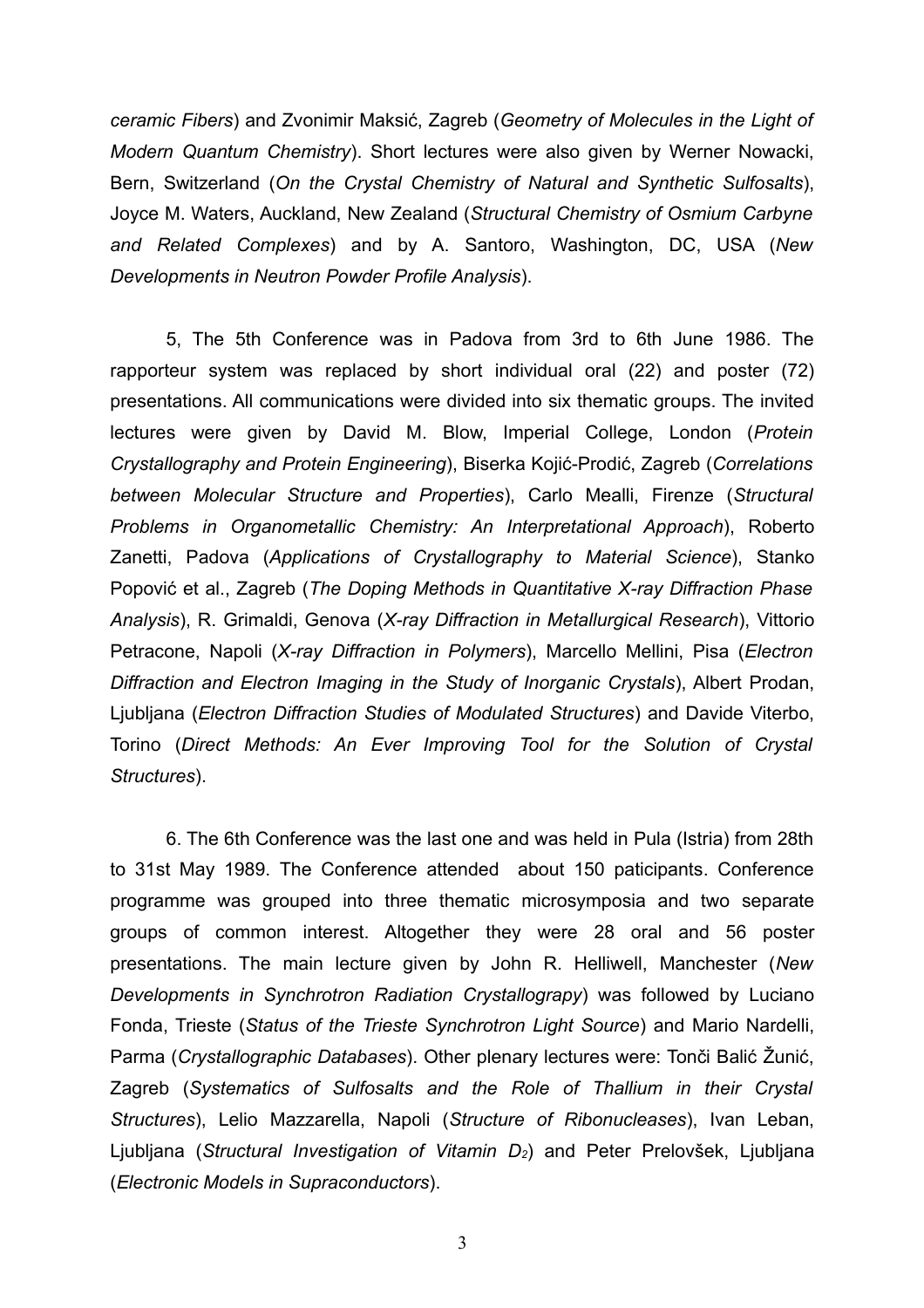7. Maybe the best example of collaboration between the crystallographers from Italy and former Yugoslavia is the organization of the 13th European Crystallographic Meeting. Here is a short history. The European Crystallographic Committee accepted the invitation of Yugoslav crystallographers to organize its 13th meeting in 1991 in Ljubljana. However, in that time the political situation in former Yugoslavia was turbulent and the war started first in Slovenia and then significantly more bloodcurdling in Croatia. The organizers were faced with difficult situation: either to cancell the 13th European Crystallographic Meeting or to transfer it to one of the neighbouring countries. Boris Kamenar, at that time President of the YCC, asked Lucio Randaccio for help to organize the meeting jointly in Trieste. This was just two months before the meeting was planned. The answer was quick and efficient. Lucio Randaccio received all possible support by the Trieste University and its Rector Professor Giacomo Borruso. The Meting was saved and held as planned from 26th to 30th August 1991. Among 329 scientific contributions there were six plenary lectures, 76 oral presentations and 247 posters all divided into 12 thematic microsymposia. The main lecture was given by the Nobel Laureate Robert Huber, Martinsried, München (*Macromolecular Crystallography at the Intersection of Physics, Chemistry and Biology*) while the other plenary lecturers were by Boštjan Žekš, Ljubljana (*Ferroelectric Liquid Crystals – a Liquid Analogue of Incommensurate Crystals*), P. M. Zorky, Moscow (*Topology of Molecular Crystals*), R. Vincent, Bristol (*Advances in Sructure Determination by Convergent Beam Electron Diffraction ),* Giuseppe Allegra, Milano (*Size, Strain Statistics and Diffraction Profiles in Polycrytalline Samples*) and Peter Murray-Rust, Greenford, Middlesex, UK (*Protein Crystallography and Medicinal Chemistry*). Well organized satelite meeting was related to the «Synchrotron Radiation in Crystallography». In spite of all difficulries the 13th ECM was successful and it was really organized jointly by both Italian and Yugoslav crystallographers. It will be remembered as Ljubljana - Trieste Meeting.

Boris Kamenar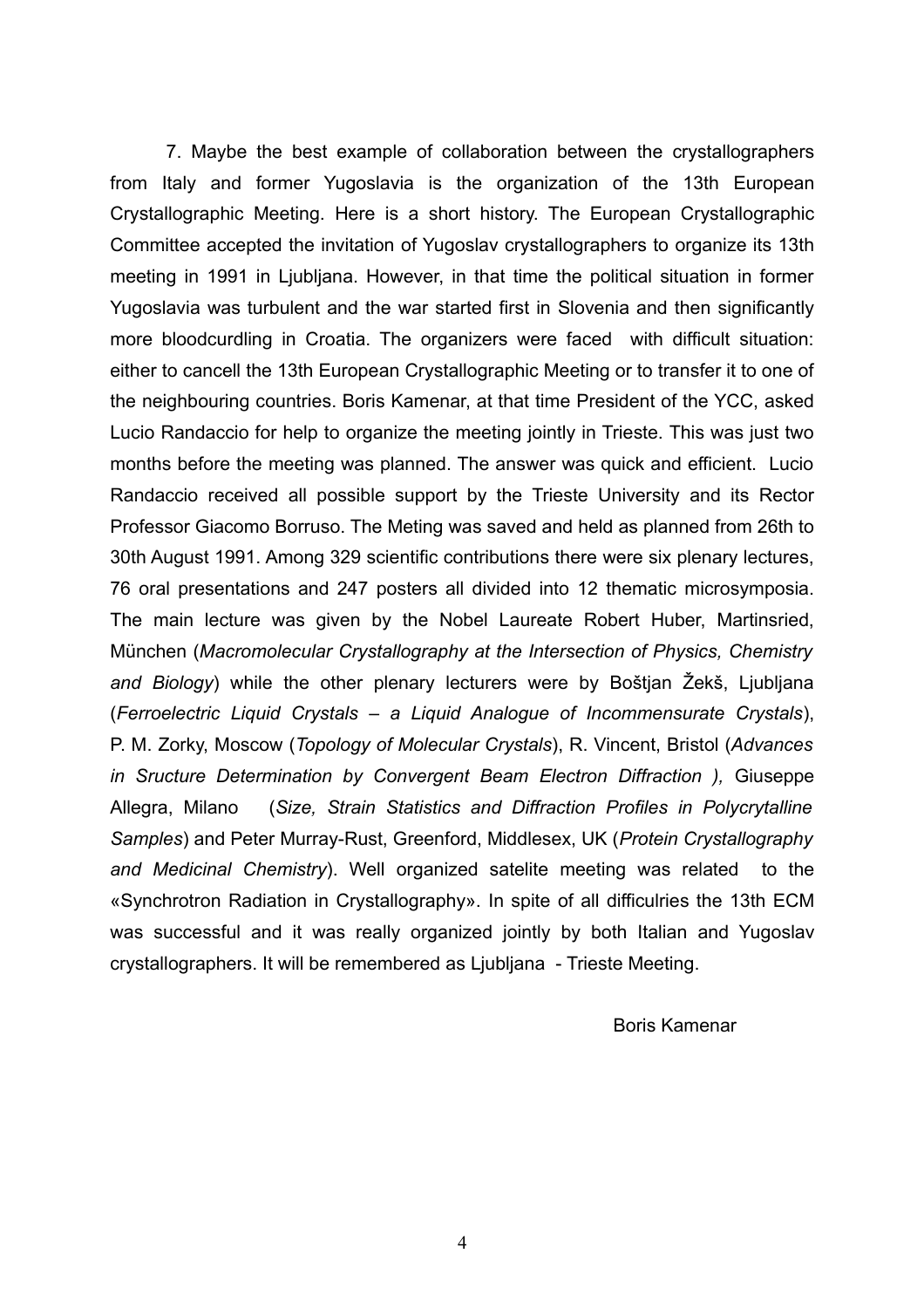

Fig. 1. Book of Abstracts. 1st Italian – Yugoslav Crystallographic Conference, Trieste 1973.



Fig. 2. Drago Grdenić, Dorothy and Thomas Hodgkin during the 2nd Yugoslav – Italian Crystallographic Conference, Dubrovnik 1976.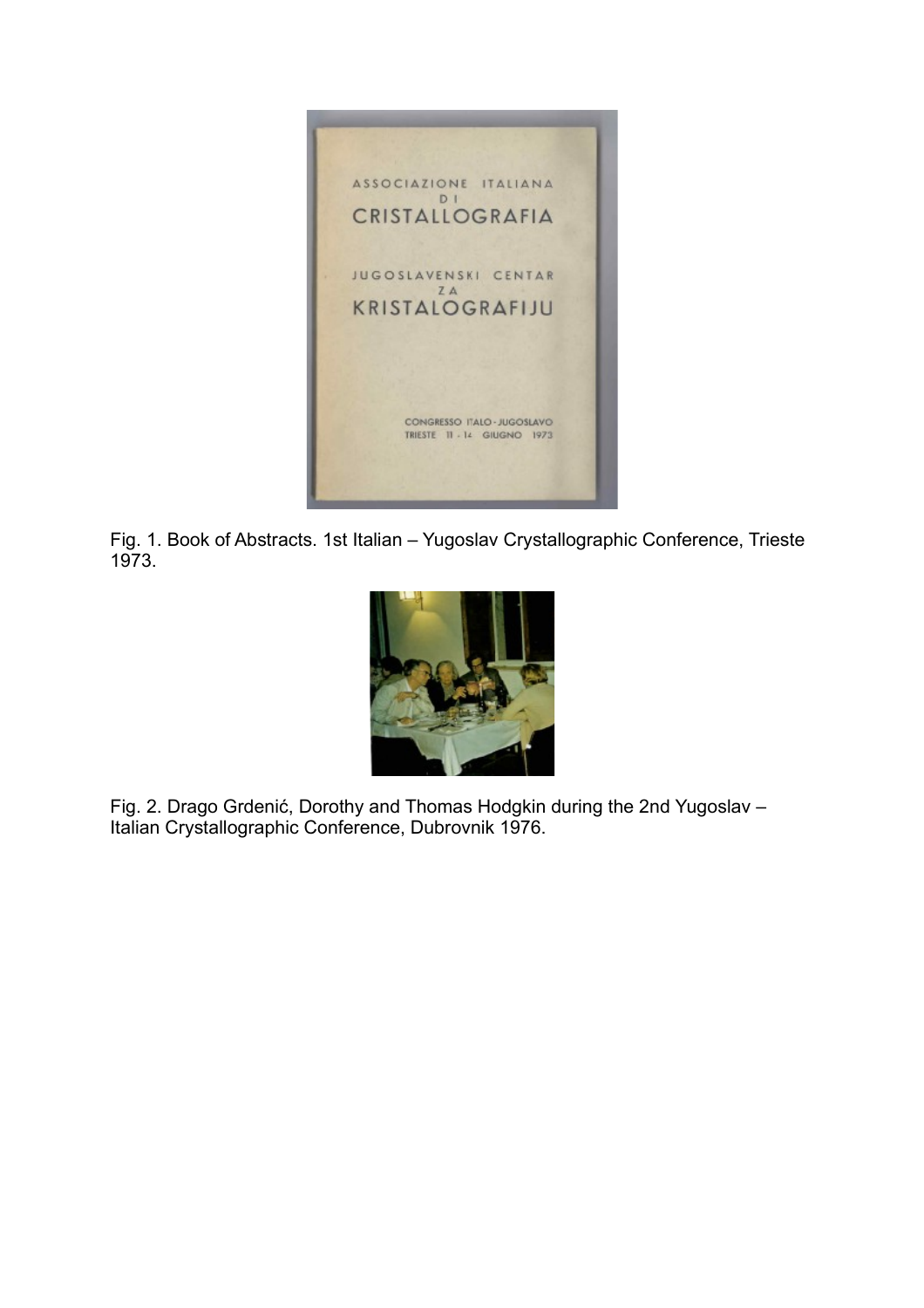

Fig. 3. Mario Nardelli and Boris Kamenar at the poster session during the 5th Italian – Yugoslav Crystallographic Conference, Padova 1986.



Fig. 4. Book of Abstracts. 5th Italian – Yugoslav Crystallographic Conference, Padova 1986.